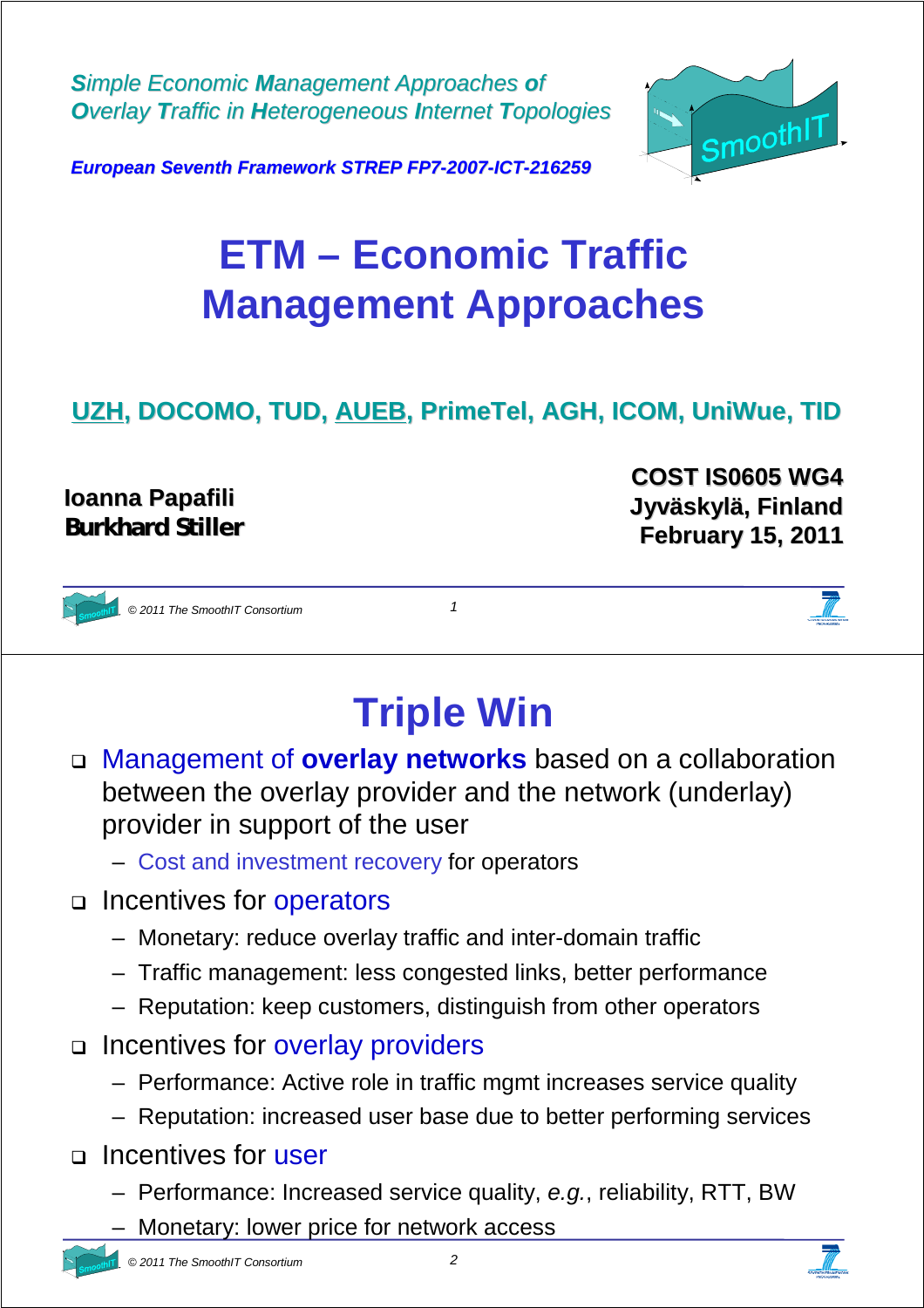## **Outline**

- □ IoP Results
	- For existing scenario
- Tussles Analysis
	- Work in progress



*© 2011 The SmoothIT Consortium 3*



# **ISP-owned Peers (IoP) (1)**

- *Motivation*: Sole locality may not improve peers' performance. We can exploit overlay functioning to localize traffic and achieve Win-Win
- *Approach*: Insert an ISP-owned peer (overlay entity) provisioned with higher access capacity
- *Impact*: Improvement of peers' performance and reduction of inbound traffic
- *Innovation*: Transparency, no interception required. Variety of policies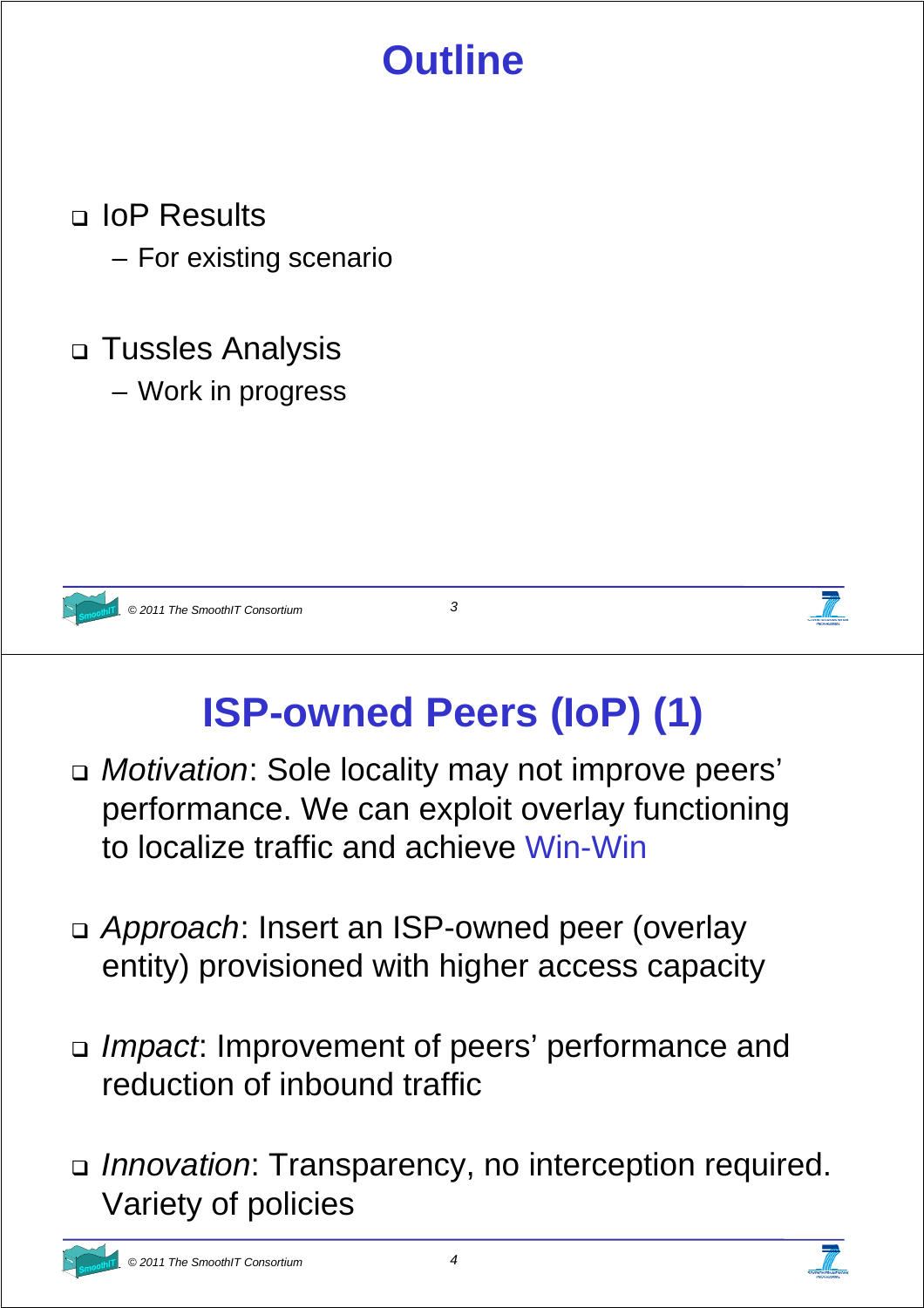# **ISP-owned Peers (2)**

- Resourceful *entity* that acts as an overlay peer:
	- Belongs to and is controlled by the ISP
	- Participates actively in the overlay
	- Exploits self-organizing mechanism of "tit-for-tat" (t4t)
	- Not an interceptive cache
	- Not a gateway peer
	- *Transparent*
- □ IoP: *no* content initially → acquires the content gradually
- ISP-owned Seed (IoS): possesses the *entire* content file from the beginning



## **Simulation Topology**



bittorrent.patch\* for *ns-2*

*Topology based on PrimeTel's requirements (Cyprus)*

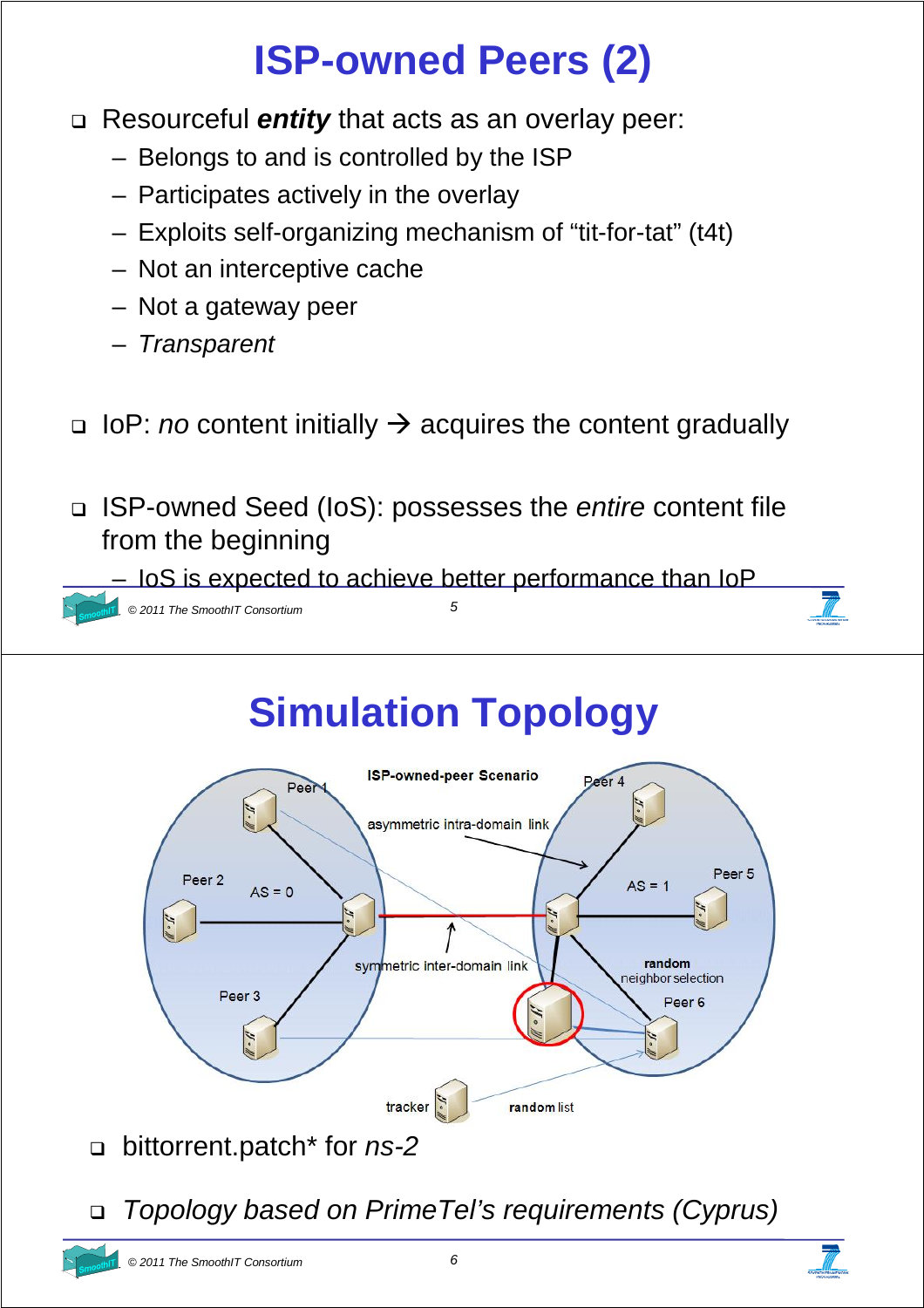# **Simulation Scenarios**

- 1. Original BitTorrent
- 2. BitTorrent and locality awareness (biased neighbor selection by Bindal et al.)
- 3. Insertion of IoP in original BitTorrent
- 4. Insertion of IoP in BitTorrent with Locality Awareness (LA)
- **Q** Symmetric or Asymmetric
	- Symmetric: same number of peers in 2 ASes, *e.g.*, 2 Tier-3 ISPs
	- Asymmetric: one AS larger than the other, e.g., Tier-2 and Tier-3
- □ All-together or Split
	- All-together: Joining time of all peers  $\sim U(0,10)$
	- Split: Joining time of 5 peers in each AS ~U(150,300), joining time of the rest of the peers and the ISP-owned peer  $\sim U(0,10)$



*© 2011 The SmoothIT Consortium 7*



### **Simulation Parameters**

| <b>Description</b>                                | <b>Value</b>              |
|---------------------------------------------------|---------------------------|
| <b>Number of peers</b>                            | 50                        |
| Number of seeds                                   | 1                         |
| <b>Number of ASes</b>                             | $\overline{2}$            |
| Number of peers per AS                            | $(25,25)$ , $(35,15)$     |
| Upload capacity of regular peers                  | 512K                      |
| Download capacity of regular peers                | 4096K                     |
| <b>File size</b>                                  | 20M                       |
| Number of peers requested from tracker (Size of   | 25                        |
| tracker's list)                                   |                           |
| Number of local peers replied by tracker          | 20                        |
| <b>Number of connections</b>                      | 20                        |
| <b>Choking interval</b>                           | 10                        |
| Number of unchoked connections permitted per peer | 4, 10 (in case of $I$ oP) |
| <b>Number of ISP-owned peers</b>                  | 1                         |
| Upload/download capacity of ISP-owned peers       | 40960K                    |

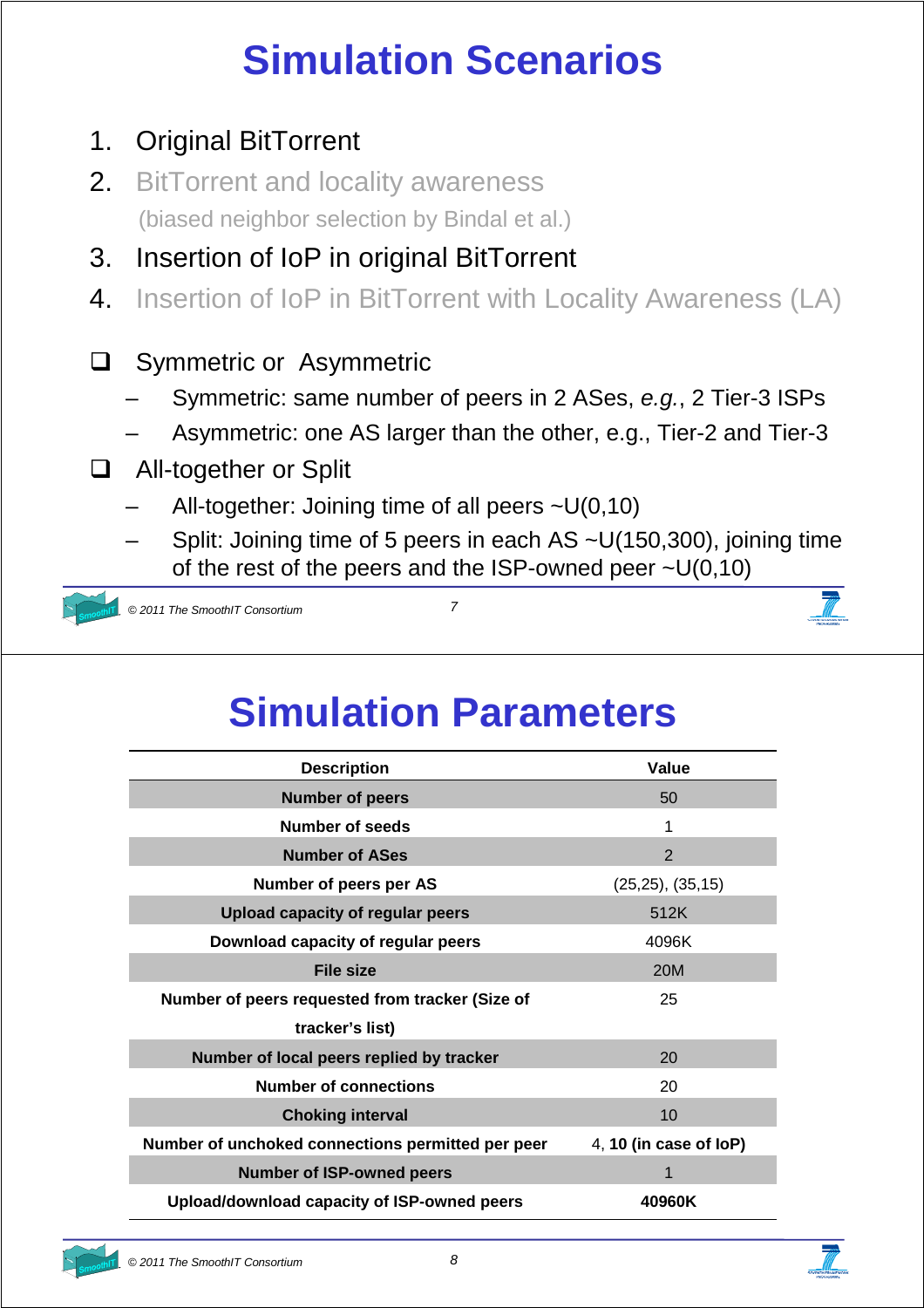## **Inbound Inter-domain Traffic for AS 1**

### □ Symmetric, All-together





*© 2011 The SmoothIT Consortium 9*

## **End-Users' Download Times**

□ Symmetric, Split



□ Significant improvement especially for peers that enter the swarm later, when IoP has already turned into a seed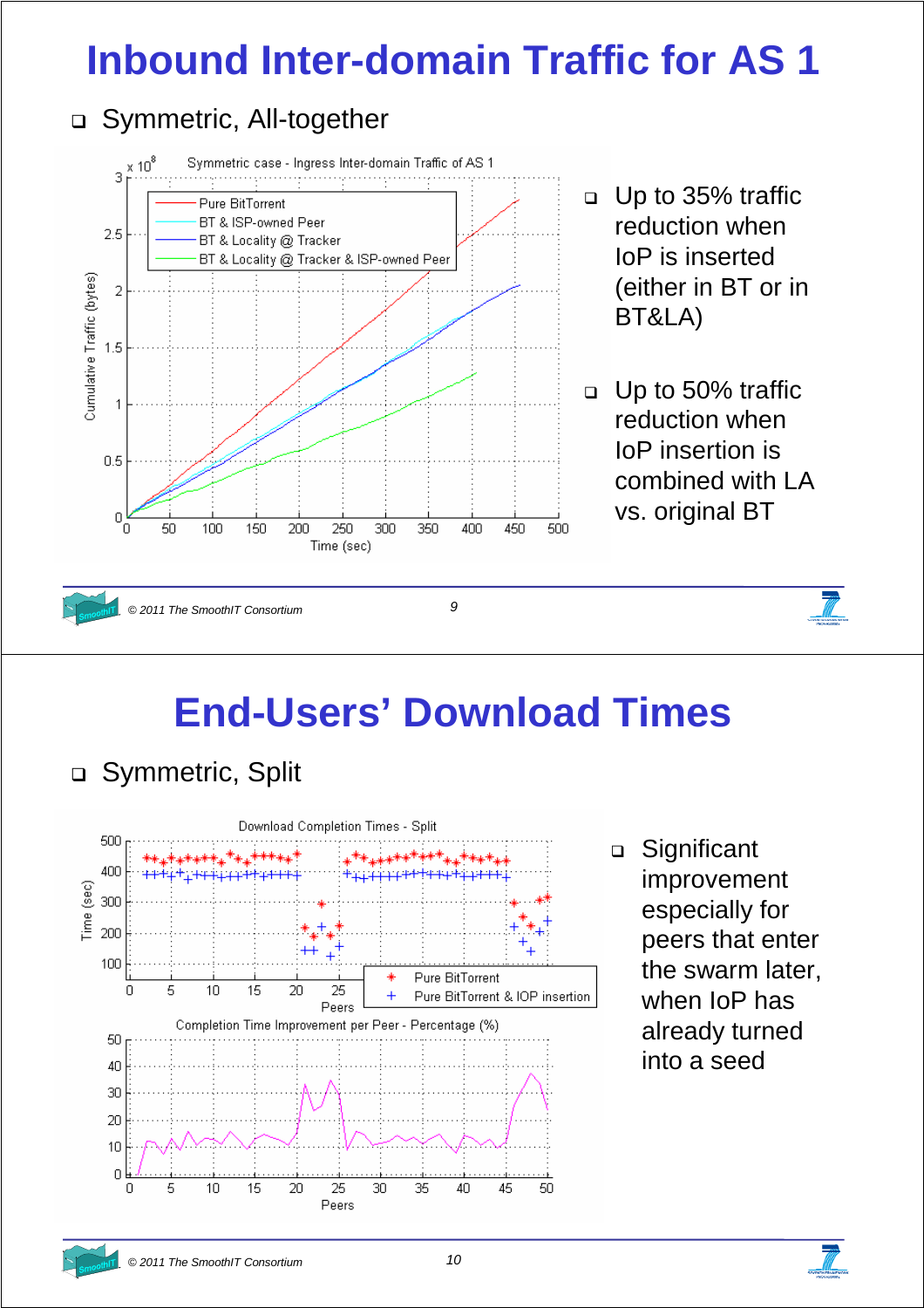## **Instantaneous Difference between Inbound and Outbound Traffic of AS 1**



 Consider an interconnection charging scheme that takes into account the *difference* of inboundoutbound

## **Incentive Compatibility**

IoP achieves simultaneously:

- Significant inbound inter-domain traffic reduction of the AS that deploys the IoP
	- Reduction of charges for inter-domain traffic under different charging schemes based on ingoing and/or outgoing traffic – *win*
	- Improvement of end-users' completion times *win*
		- Investigation by means of simulations and theoretical modeling
- Technically doable and implemented

– Extension of this work for other types of traffic!

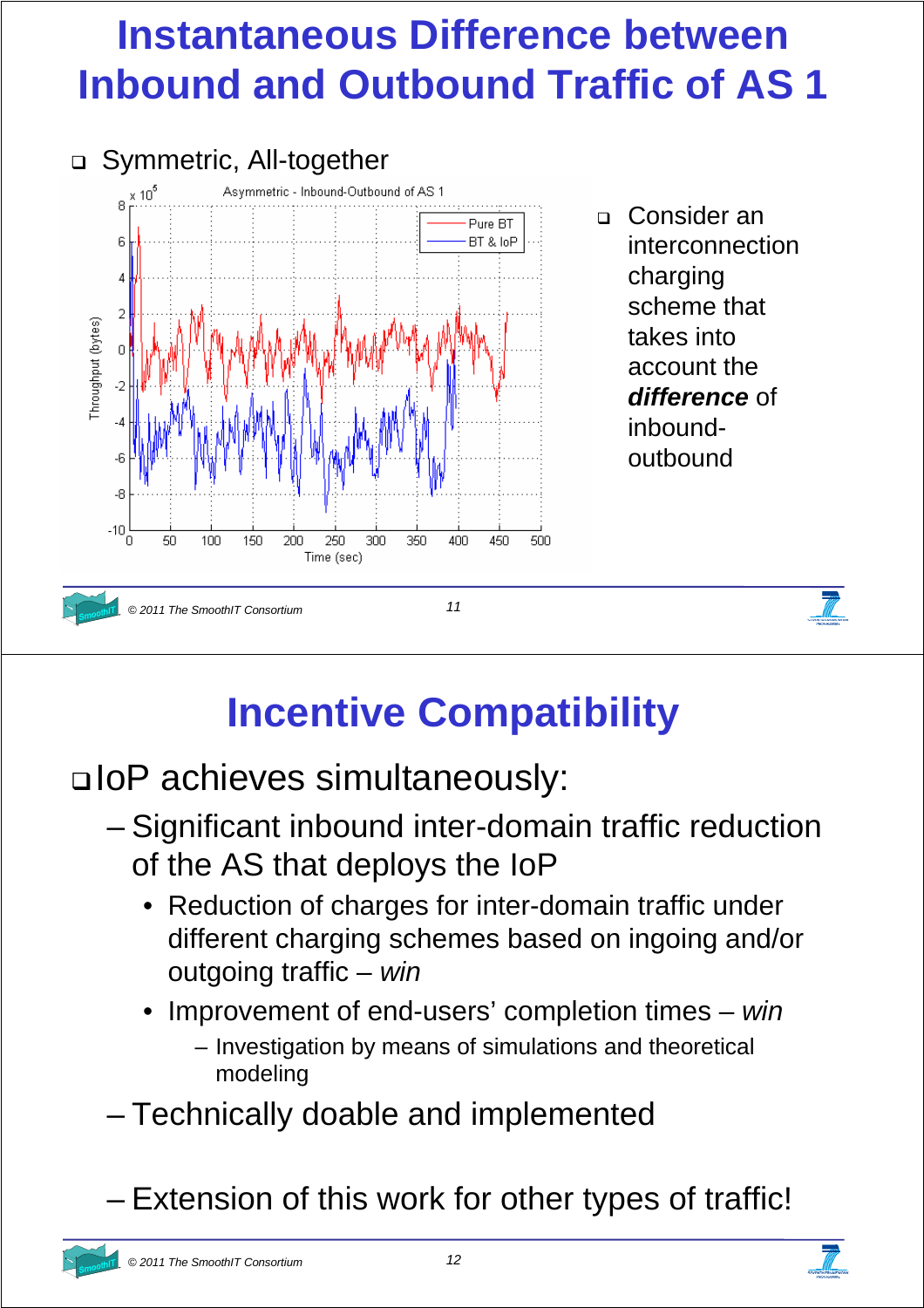## **Tussle Analysis**

(Thanks to initial SESERV work)



*© 2011 The SmoothIT Consortium 13*



## **Stakeholders' Classification**



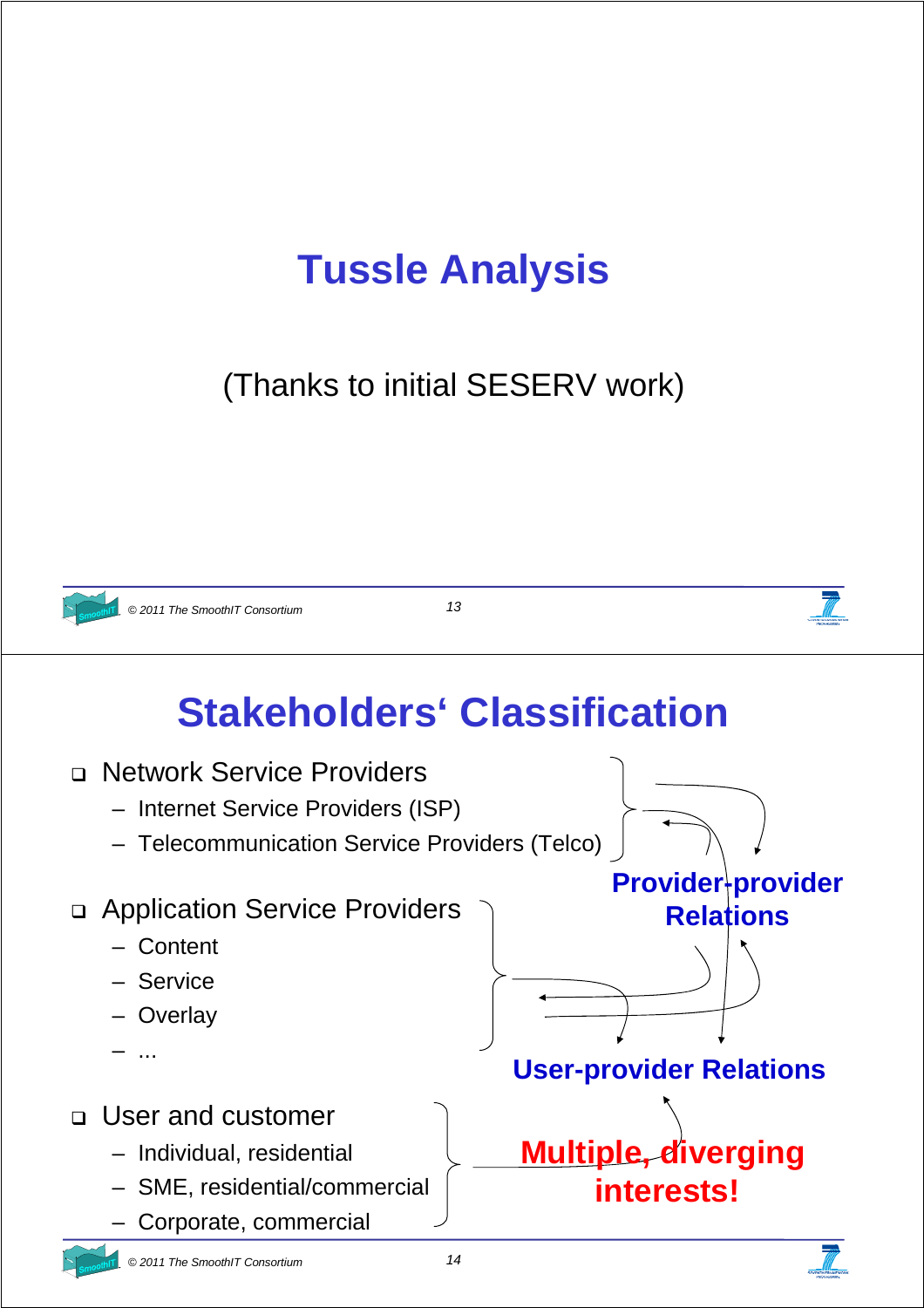## **Socio-economic Tussle Space**

- □ Economic tussles refer to conflicts between stakeholders, motivated from an expected reward gained (or cost avoided) when acting rationally.
- □ Social tussles refer to conflicts between stakeholders that do not share the same societal values.
- $\Box$  We are interested at socio-economic tussles arising in the Internet
- $\Box$  Some of the tussles exist naturally; the long-term question is "How the Future Internet should deal with those tussles?"



*© 2011 The SmoothIT Consortium 15*

# **Socio-economic Tussle (Samples)**

D ISP

User

- ISP (technology view): (expensive) traffic management needs
	- Per user, per session, per stream, per flow, per unit of interest
- ISP (commercial view): optimizing revenues
	- Flat rate versus resource-based pricing

#### **Diverging optimization dimensions!**

**Preference levels of prices vs. quality** 

- QoS/QoE: local perception only
	- *E.g.*, video traffic, social network messages, distributed games
- Variety of rates, tariffs, and prices
- Application providers
	- Delivery of quality applications
	- Economically viable ratio between effort and revenue